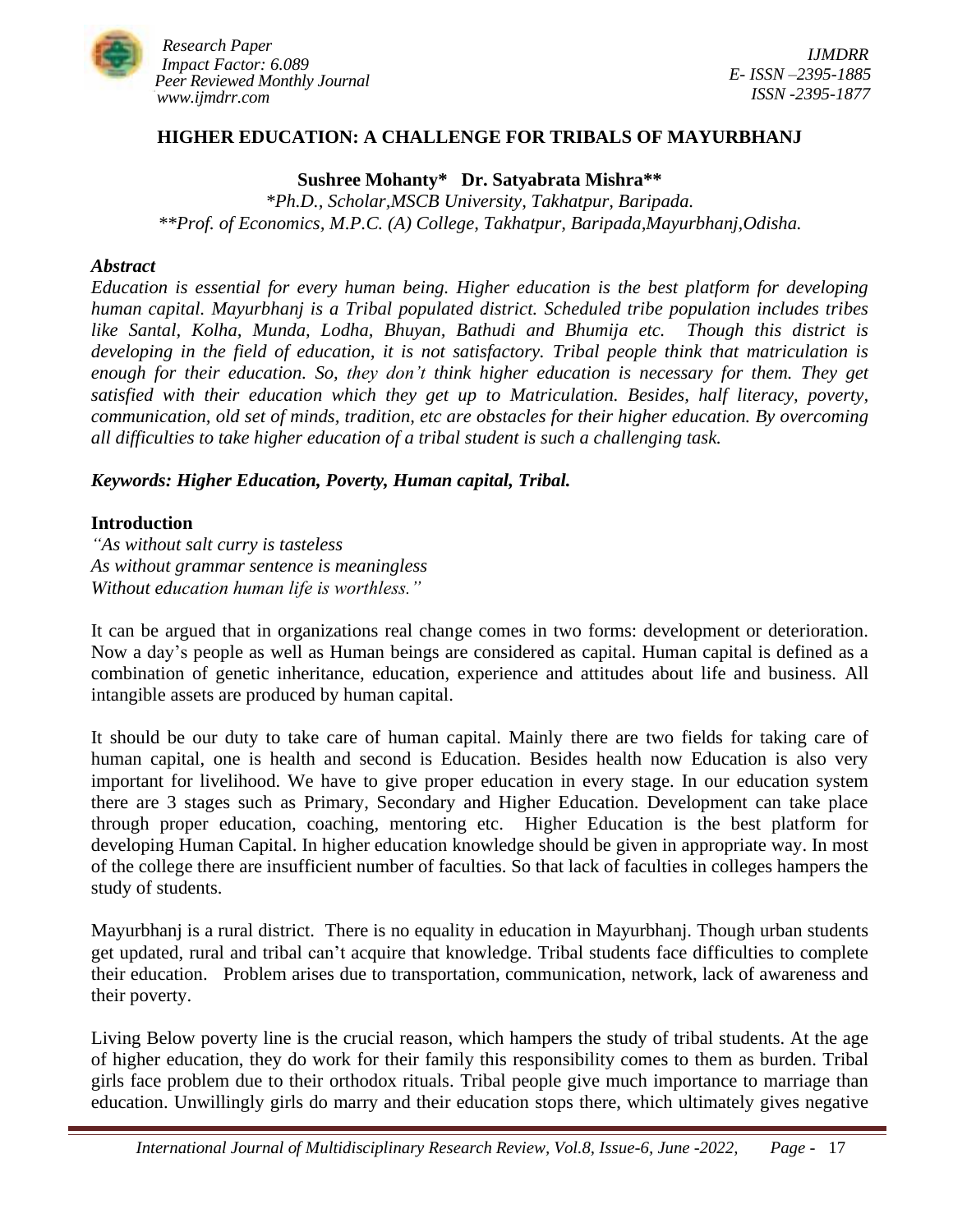

impact on development on human capital. Generally Tribals are not ambitious and they don't have competitive mind. Lack of enthusiasm is also drawback for getting higher education addiction of wine also constitutes for higher education of tribal.

### **Review of Literature**

Human capital is a strategic factor in production (Sen, 2010) as it represents the cognitive competencies, skills, relational behavior and knowledge of individuals that enhance productive output (Shuller, 2000) that eventually contributes to organization productive performance (Shuller, 2000; Son, 2010).

Research done by Black and Lynch (2001) on the manufacturing and non-manufacturing sectors on the link between knowledge improvement training and productivity revealed that for manufacturing the greater the proportion of time spent in formal employee training the higher the organizational productivity. For non-manufactures the content of training programs provided by employers seems to have an important impact on firm productivity. Organizations have shifted their outlooks about HCDA from a stand-alone event to an entirely integrated, strategic component of the firm (Salas & Cannon-Bowers, 2001). Strategically, even though a firm may have a great strategic plan in place, if the human capital is not developed to a point where they have access to the relevant knowledge, skills, and attitudes to successfully support or carry out the strategic plan, the plan is watered down (Sum, 2010) With the cost of human capital development today running into billions of dollars annually (Green, Patel, Lemke & Bussenger, 2010), investments made in human capital development approaches require justification in terms of improved organizational performance (Huselid, 1995; Shuller, 2000).

As a result different human capital development approaches, including action learning (Freedman, 2011; Kuhn & Marsick, 2005), just-in time training (Beckett, Agashae & Oliver 2002) , mentoring (Allen et al., 2004; Kram,1985), coaching (Wales, 2002; Locke, 2008) and technology simulation (Read & Kleiner, 1996)*Academy of Strategic Management Journal, Volume 11, Number 2, 2012*have been a key in influencing the sphere of knowledge development. Firms operating in knowledge based environment are said to be more dependent on employee knowledge (Porter, 2000). Therefore, the approach used to develop human capital has a significant contributing linking factor to the outcome of knowledge retention.

Many scholars have embarked on looking at the knowledge-based view of the firm (Demsetz, 1988; Conner & Prahalad, 1996; Kogut & Zander, 1992; Grant, 1996; Madhok, 1996) in the hope of developing it into a theoretical status. Knowledge is among the valuable resource to the firm that is protected and ways are sorted by the management on how to organize it and efficiently generate knowledge and capability (Nickerson & Zenger, 2004). How and what knowledge is imparted and integrated into the firm influences the competitive edge that results from use (Eisenhardt & Martin, 2000; Grant, 1996). Knowledge based view as a strategic formulator is reinforced by its main components: the people who are the knowledge carriers and the agents of the business (Sveiby, 2001); organizational structures created by the people to allow interaction as well as self-expression (Weick, 1983; Sveiby, 2001); transfer capabilities of knowledge both internal and external (Sveiby, 2001); and knowledge management (Nickerson &Zenger, 2004; Bencsik & Sólyom, 2011).

The literature advances the idea that human capital development approaches is a basic entity of knowledge generation (Sum, 2010) which results to strategically using the acquired knowledge and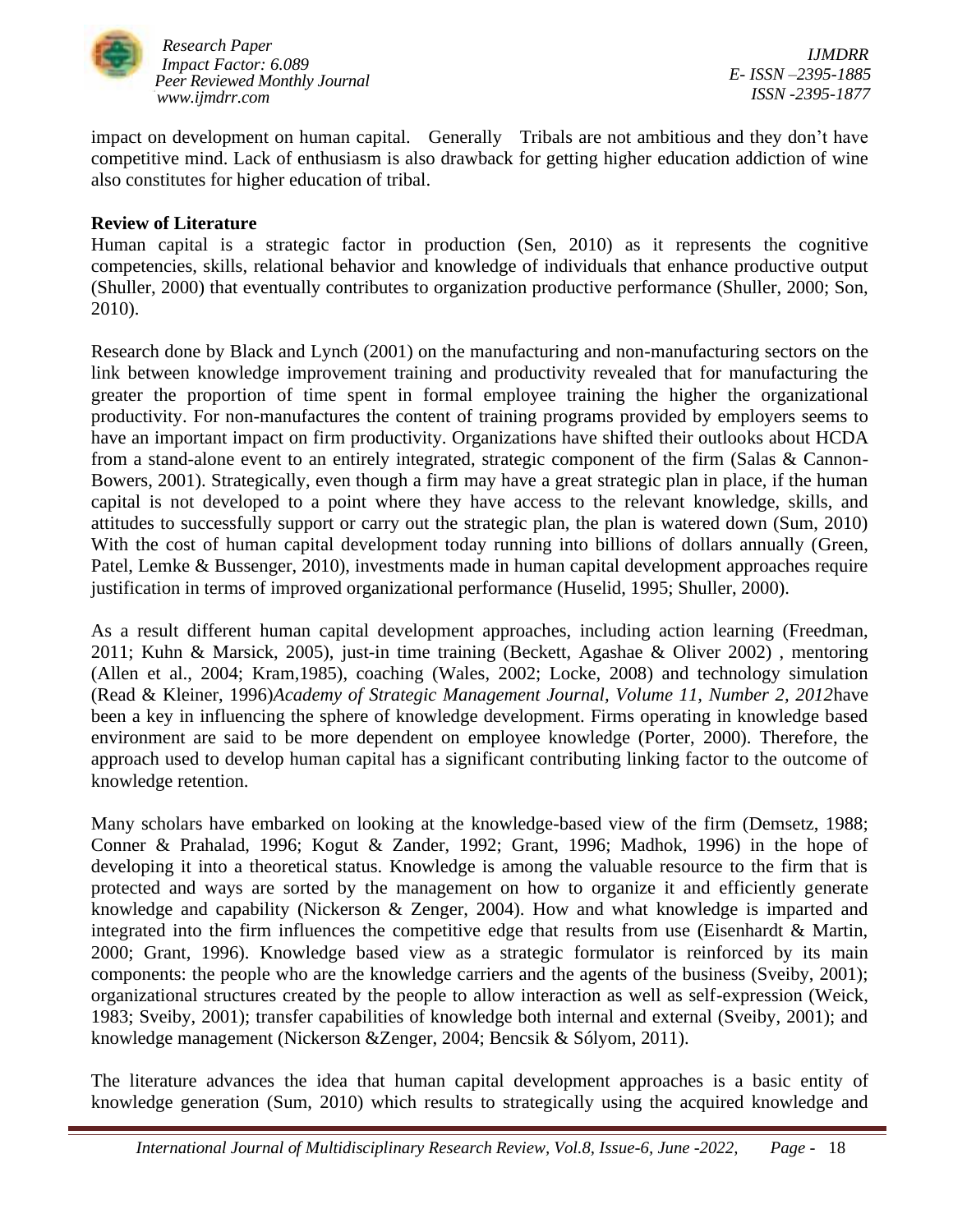

*IJMDRR E- ISSN –2395-1885 ISSN -2395-1877*

hence evoking firm performance (Conner & Prahalad, 1996; Eisenhardt & Martin, 2000). This connected depiction triggers the model described in this paper based on Grants (1996) characteristics that are pertinent to utilization of knowledge within the firm to create value.

Scarborough and Elias (2002) believe that: 'The concept of human capital is most usefully viewed as a bridging concept – that is, it defines the link between HR practices and business performance in terms of assets rather than business processes.' They point out that human capital is to a large extent 'nonstandardized, tacit, dynamic, context dependent and embodied in people'. These characteristics make it difficult to evaluate human capital bearing in mind that the 'features of human capital that are so crucial to firm performance are the flexibility and creativity of individuals, their ability to develop skills over time and to respond in a motivated way to different contexts'. It is indeed the knowledge, skills and abilities of individuals that create value, which is why the focus has to be on means of attracting, retaining, developing and maintaining the human capital they represent.

Davenport (1999) comments that: People possess innate abilities, behaviors and personal energy and these elements make up the human capital they bring to their work. And it is they, not their employers, who own this capital and decide when, how and where they will contribute it. In other words, they can make choices. Work is a two-way exchange of value, not a one-way exploitation of an asset by its owner.

Rao T.V., (1982) conducted a Survey of HRD practices in Indian Industries. The survey reveals that only 17 out of 53 companies had formal policy focusing on HRD. All in all HRD appeared to be becoming a significant aspect of work life in many organizations.

Rao T.V. (1984) to judge HRD climate in Indian organizations. The survey revealed that the general climate was not very conductive to HRD due to general indifference of employees to their own development. The top management in most organizations was not making sufficient efforts to improve the quality of work life.

Silvera (1988) builds a core for HRD, based on experiences of dynamic result oriented companies. The work under reference is an attempt at sharing about companies which have created healthy work place environments, conductive to initiate, fair play and self development. It provides panoramic view of the HRD practices in dynamic and growth oriented companies in the Indian context. The work includes quality circle, democracy at work place, and discipline management managing change through mentoring, organization development and so on. The work has been organized in a way that it can give an overall perspective of the philosophical and conceptual issues involved in HRD.

Rao, Verma. Khandelwal and Abraham(1988) entitled 'Alternative approach and strategies of Human Resource Development', various mechanisms of HRD like performance appraisal, potential appraisal exercise, performance feedback and counseling system, career planning and development, role analysis, OD intervention and training etc.

T. V. Rao and Abraham (1989) surveyed the HRD practices of 68 Indian organizations and measured various elements of the HRD profile of these organizations including performance management practices, training career planning, promotion, rewards etc, and the HRD climate. Abraham constructed an index of growth of the company profitability as a measure of organizational performance. He found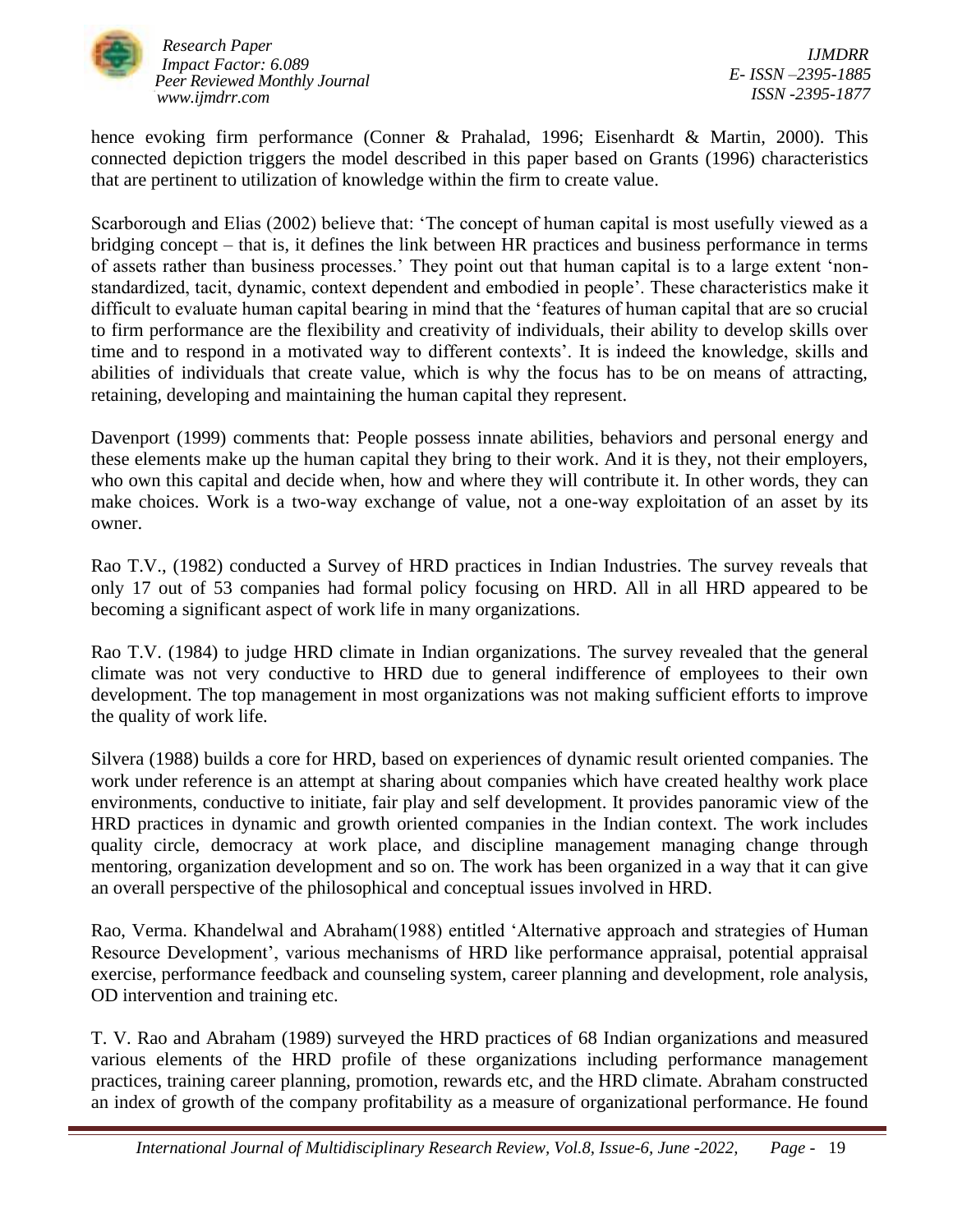

*IJMDRR E- ISSN –2395-1885 ISSN -2395-1877*

that the perception of the HRD climate of the company was more important than the HRD practice itself. His study also indicates that HRD culture is a powerful intervening variable in translating HRD practices into profit.

There is considerable literature on tribal development and growth of education among the tribals. According to virginices Xaxa (2015), the colonial state did almost nothing to improve the socioeconomic conditions of the tribal's other than providing them protective measures. He says that the post independent India also continued the same policy with little modification such as providing certain percentage of seats in state sponsored educational institutions and government service. Under these provisions, 7.5 percent jobs were reserved both in central and state government for tribal's.

Vinoba Gautama's paper (2003) on janasala experience, a collaborative programme between the Government of India and United Nations agencies to achieve universal elementary education, especially for girls and children from the deprived communities, working children, and children with specific needs. It tries to cover nearly three million children; Out of it, 33% would be tribal children. Under Janasala, many favourable interventions were undertaken to improve quality education of tribal children. The study proposes that as the tribal children proses cognitive abilities, a suitable curriculum and teaching methods need to devised. Finally, the paper concludes that non-tribal education has very limited value in tribal cultural milieu because it does not match with the lifestyle of individuals and the needs of the tribal community. There is a need to linking school education with life and the needs of the tribal communities.

Bisamay Pati 'Resisting Domination: Peasants, Tribal's and the National Movement in Orissa, 1920- 50' narrated about the national movements or Orissa and the role of Gandhji in inspire political spirit from the grass root level. The author also attempts to grass up the peculiar Socio- economic features of Orissa keeping linkage with the political mobilization at different layers of Society.

S. Venkataiah's "Modern tribal education" depicts that the Tribal's are the aboriginal people constitute around 7 percent of the population of the country. They are backward in all respects – hence the need of special modern education for them. Since tribal's still professing their ancient religion and unique life pattern, special efforts are needed to educate them. The present book is devoted to the modern education of tribal's. Undoubtedly, this will prove a veritable mine of information to academics, researchers, policy planners and administrators.

"Tribal Research Bulletin", Vol : xxxiii, No. 2, September 2009, Arvind Kumar Jha, Commissioner, Tribal Research and Training Institute, Maharashtra. "Tribal population rate is high in South Africa and second is India, Tribal population in India is equivalent to the total population of Canada, Australia, Sweden and Belgium. Tribal education is the basic factor for the tribal Development in India. The new economic policy is a threat to Tribal education and development. The aboriginal people are still lacking on the education front. As per the Article 46 of the constitution of India, states are bound to the Socioeconomic and educational development of the Tribes in India but are not performing as per the requirement".

Sociological Bulletin- Journal of the "Indian Sociological Society," Vol : 48, No.1, March-September 1999, Pg 7, topic- "Tribe, Region and Nation in the context of the constitution of the India State." Writer-Jagannath Pathy- "The reason for conceptual revision could be many but some significant ones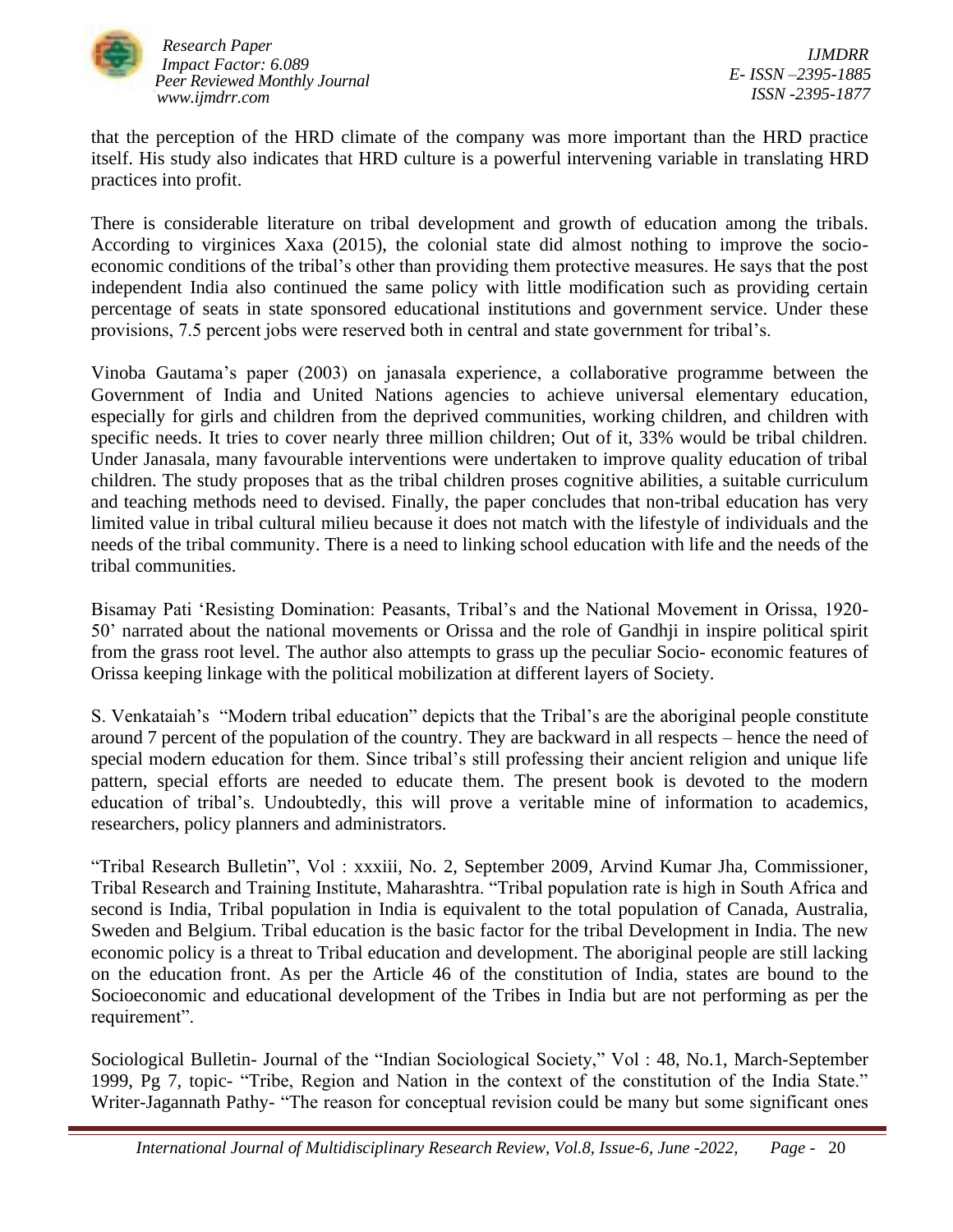

*IJMDRR E- ISSN –2395-1885 ISSN -2395-1877*

may be worth reiterating previously unquestionable terms have been decent red largely due to the newly emerging political identities for instances a tribe or Tribal Social formation, Once referred to a stage destined to move towards the ubiquitous mainstreams by means of Education, Modernization and so on". IOSR Journal of Economics and Finance (IOSR-JEF), e-ISSN : 2321-5933, P-ISSN : 2321- 5925, Vol. : 3, ISSUE : 2, Ver : (March-April,2014), PP48-52, topic : "Challenging issues of Tribal Education in India", written by : Kabita Kumari Sahu, Lecturer in Economics, Baripada University, Odisha "currently, the tribe lag behind not only the general population but also the scheduled group is literacy and education. This disparity is even more marked among the scheduled tribe women, who have the lowest literacy rate in the Country (Maharatna, 2005).

The Female gap in literacy and educational attainment among the scheduled Tribes is significant. Education specially in its elementary form, is considered of utmost importance to the tribal because it's crucial for total development of tribal communities and is particularly helpful to build confidence among the tribes to deal with outsiders on equal terms. Hence the educational status of the scheduled tribes and the rate of governance in direction are high incidence of literacy and very low level of education among the tribal people. India Education Report: A profile of Basic Education, "Education among the Scheduled Tribes".

Now Delhi: Oxford University Press, writer-K. Sujatha, Andhra Pradesh (2000)- In a study on Tribes of Andhra Pradesh, K. Sujatha (1994) contended that the perspective adopted for Educational Development of Tribal communities fails to adequately address the specific disadvantages characterizing the Tribal population. She found that one of the major constraint of Tribal education as the planning level is the adoption of a dual system of administration. Raymonds Firth "Economy deals of Social Relations" Economy is an important constituent of the community life and play deciding role in the formation of the cultural and social structure of the Tribal societies.

### **Scope of the study**

The scope of the study is confined to Mayurbhanj district in respect of human capital development in higher education. Higher education system provides large scope for human capital development these factors are changing time to time so it requires an equally or even faster developing human resources to cope with it. At the development of human resource, education is a main source. Human resource development involved in development of higher education. They include faculty, educational institution, educational administrators and aid to technology at state and central level. We have to survey the higher educational departments belongs Mayurbhanj.

Mayurbhanj is a land locked district with a total geographical area of 10418 sq. km and is situated in the northern boundary of the state of Odisha with district headquarters at Baripada. The district is bounded in the north-east by Midnapur district of West Bengle, Singhbhum district of Jharkhand in the north-west, Balasore district in the south-east and by Keonjhar in the south-west. More than 39 percent of total geographical area (4049 sq.km) is covered with forest and hills. The district comprises of fournumbers of sub-divisions with 26 numbers of blocks with 382 Gram Panchayats and 3945 villages. The decennial growth rate of population is 13.3% and the literacy rate in the district is 63.2%. The district has a rich mineral base and is home to the Similipal national biosphere. The district has 50 colleges offering higher education to the students. There is one University named North Orissa University.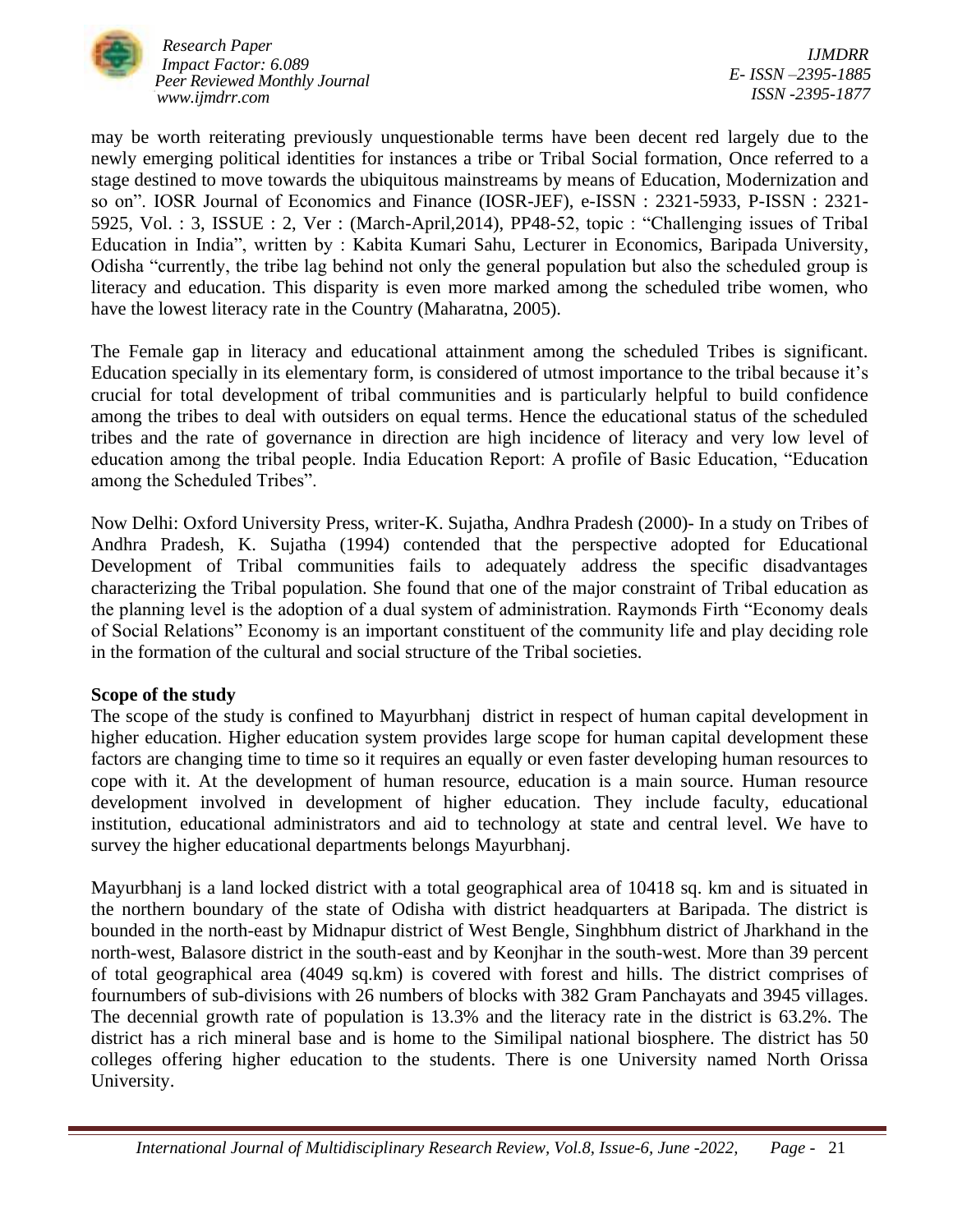

*IJMDRR E- ISSN –2395-1885 ISSN -2395-1877*

Though, Mayurbhanj is a tribal district, education needed for development of Human Capital. Students of this district are facing so many problems with higher education. We have to provide new schemes to short out these issues.

### **Relevance of study**

Education is an integral part of life. Development and Education are two sides of a coin. Education plays a vital role in developing Human Capital. Proper education and training can be helpful to develop human capital. Higher education is a perfect platform to improve skill, ability and productivity and in all cases. Through proper resource, guidance and study in higher education students develop their intellectual ability and generate new knowledge so that human capital automatically develops. The essence of Human capital development is education. Higher education has a key role in developing Human capital as well as a Nation. A country which attains high rate of literacy can only attain high rate of human development. Tribal are so far from higher education. They should be literate in order to develop national wealth. Tribals' education takes important role in developing human capital also. Where tribal are improved the nation automatically be improved. Tribal's education made them to overcome from their problem.

### **Salient Features of Nep 2020**

NEP 2020 is the first education policy of the 21st century and replaces the thirty-four-year-old National Policy on Education (NPE), 1986. Built on the foundational pillars of Access, Equity, Quality, Affordability and Accountability, this policy is aligned to the 2030 Agenda for Sustainable Development and aims to transform India into a vibrant knowledge society and global knowledge superpower by making both school and college education more holistic, flexible, multidisciplinary, suited to 21st century needs and aimed at bringing out the unique capabilities of each student. The policy has been formulated after a very detailed consultative process, unprecedented in depth and scale. Consultation involved over 2 lakh suggestions from 2.5 lakhs Gram Panchayats, 6600 Blocks, 6000 ULBs, 676 Districts. The MHRD had initiated a collaborative, inclusive, and highly participatory consultation process from January 2015. In May 2016, '*Committee for Evolution of the New Education Policy*' under the Chairmanship of Late Shri T.S.R. Subramanian, Former Cabinet Secretary, submitted its report. Based on this, the Ministry prepared '*Some Inputs for the Draft National Education Policy, 2016'*. In June 2017 a *'Committee for the Draft National Education Policy'* was constituted under the Chairmanship of eminent scientist **Padma Vibhushan, Dr. K. Kasturirangan**, which submitted the Draft National Education Policy, 2019 to the Hon'ble Human Resource Development Minister on 31st May, 2019. The Draft National Education Policy 2019 was uploaded on MHRD's website and at 'My Gov Innovate' portal eliciting views/suggestions/comments of stakeholders, including public.

### **Higher Education**

**Increase GER in higher education to reach at least 50%by 2035.**The aim will be to increase the Gross Enrolment Ratio in higher education including vocational education from 26.3% (2018) to 50% by 2035.

### **Regulation**

There will be a single overarching umbrella body for promotion of higher education- the Higher Education Commission of India (HECI)- with independent bodies for standard setting- the General Education Council; funding-Higher Education Grants Council (HEGC); accreditation- National Accreditation Council (NAC); and regulation- National Higher Education Regulatory Council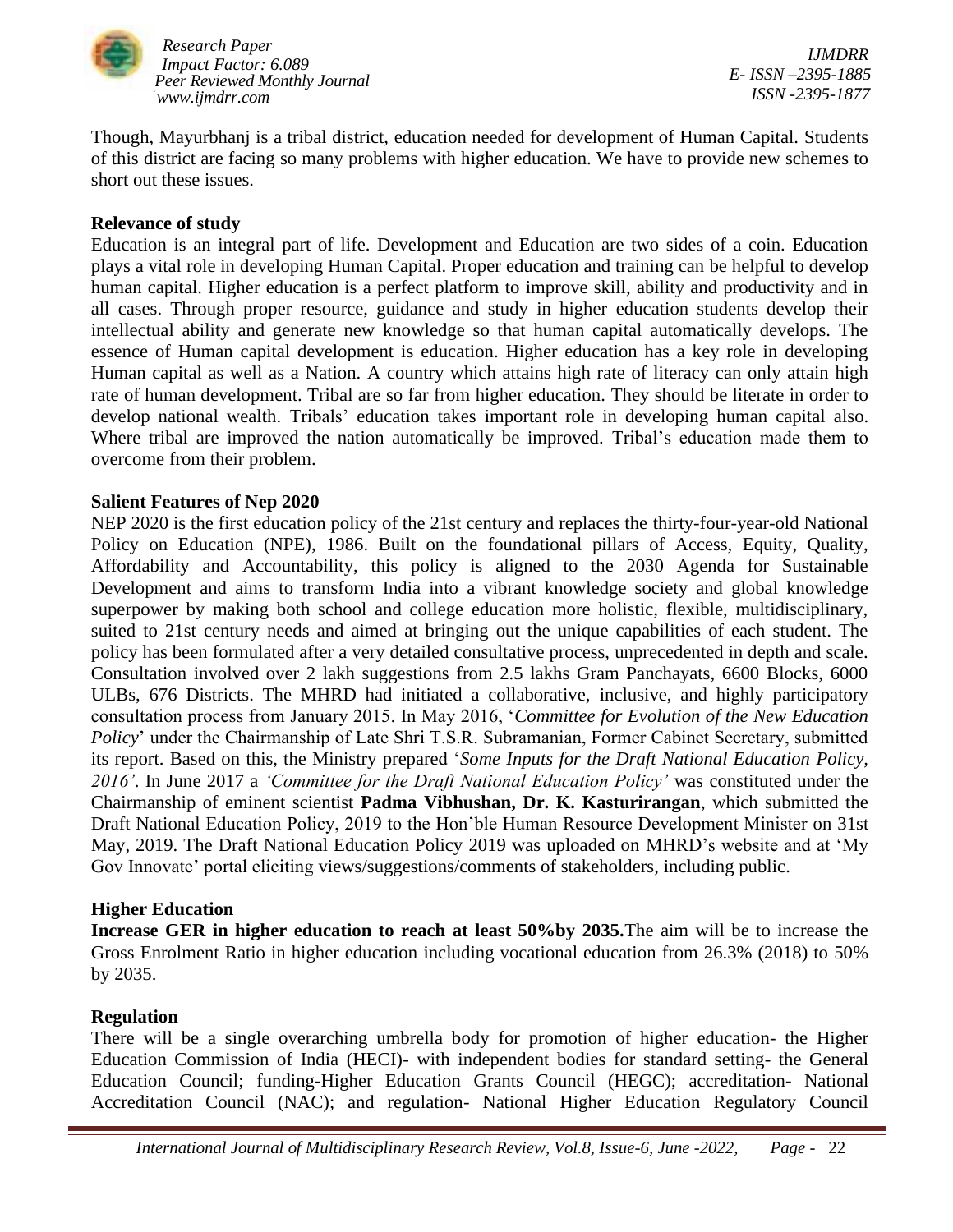

(NHERC). Regulation will be 'light but tight' to ensure financial probity and public-spiritedness to eliminate conflicts of interest with transparent self-disclosure as the norm not an inspectorial regime. The regulatory body will function through a faceless intervention through technology for regulation  $\&$ will have powers to penalize HEIs not conforming to norms and standards. Public and private higher education institutions will be governed by the same set of norms for regulation, accreditation and academic standards.

## **Objectives**

- $\checkmark$  To study the enrollment of student in higher education.
- $\checkmark$  To study the challenges faced by tribal students for higher education.

# **To study the challenges faced by tribal students for higher education.**

- **Poverty**: due to poverty pupil get matured before they really grow up. Responsibility makes them to earn for their livelihood. Though they want to pursue higher education, poverty becomes obstacles. At the time of higher education they do hard work to earn money. The economic condition of tribal people as so poor that they do not desire to spare their children or their labour and allow them to attend schools.
- **Child marriage**: although child marriage is prohibited, tribal's follow the child marriage tradition and culture. They think that marriage is more important for girls than their education. Marriage becomes their main goal. Girls at the age of taking higher education, they indulge in their household work, becoming a good house wife. All their desire for education stops while they get married unwillingly.
- **Mindset**; Mind setup of tribal is different from others. They think that matriculation is much more enough for study and Higher education may cause problem for their community. - As education does not yield any immediate economic return, the tribal parents prefer to engage their children in remunerative employment which supplements the family income.
- **Communication;** communication is a natural barrier for tribal's. Generally tribal stay in rural and remote area. Even Today many villages are not connected to the urban Areas.
- **Bad alcohol**: Local alcohol becomes addiction to locals. They take that as food, which affect their health as well as education. They lose their commonsense by taking alcohol. So tribal can't decide which is bad for them.
- **Constraints at home**: It refers to the adolescents' involvement in householdchores, which not only eat into their time but also divert their attention. This dilutes their interest in studies and disturbs their concentration. Female adolescents were generally involved in domestic work and looking after younger siblings, while the male adolescents were either involved in home or outside home activities. There was a lack of parents' positive attitude towards their children's education.
- **Lack of proper monitoring** Proper monitoring is hindered by poor coordination between the Tribal welfare Department and school Education Department

## **Methodology**

The study is aimed at identifying how higher education influences human capital development in Mayurbhanj district.

• **Research Design:** This will be a descriptive study that will be based on collection of primary and secondary data from Colleges and Universities of Mayurbhanj. They will adopt a combination of methodologies such as case study and survey method.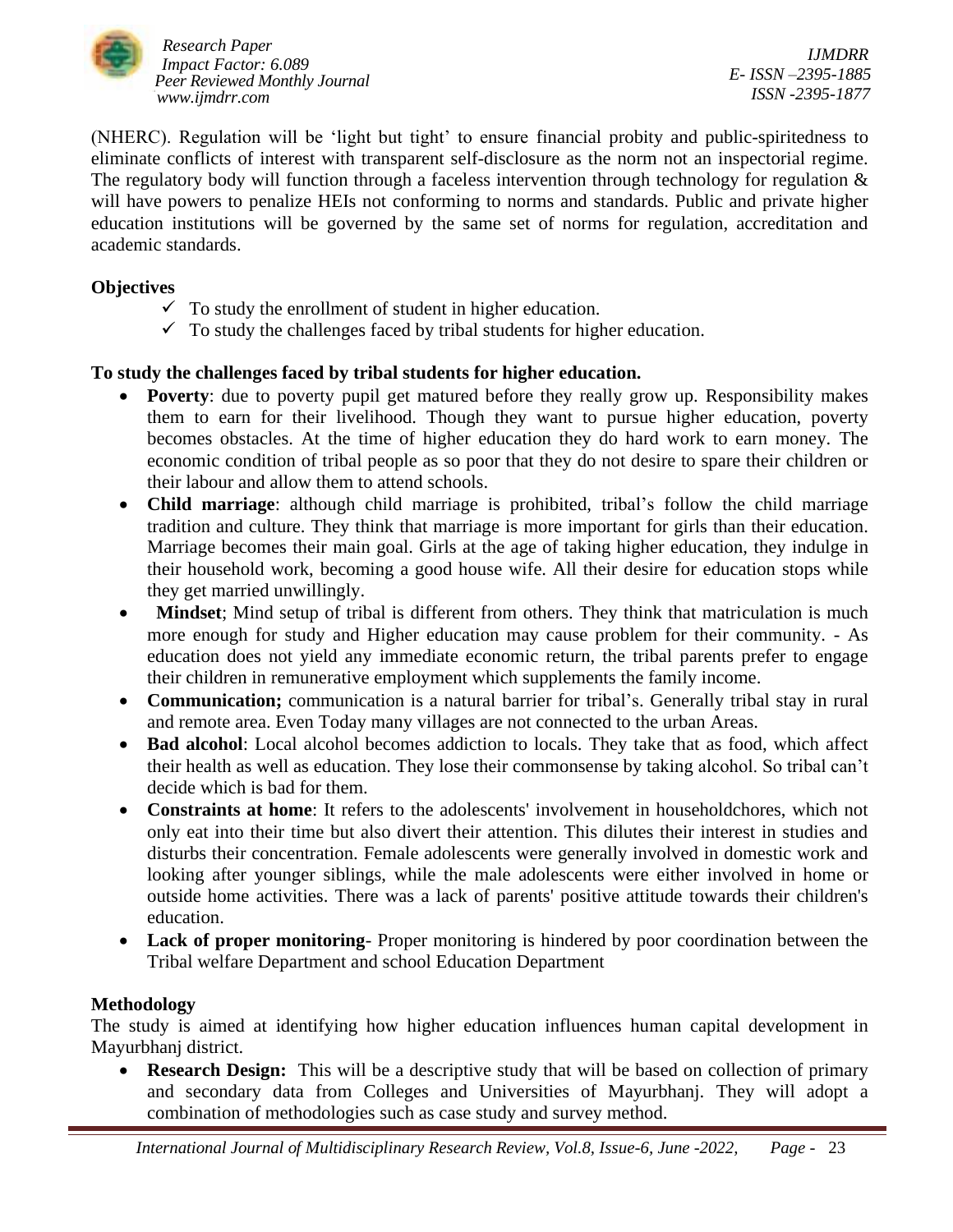

*IJMDRR E- ISSN –2395-1885 ISSN -2395-1877*

- **Research Universe:** The universe of the study comprise of colleges and Universities and their teaching and non teaching staff and students.
- **Data Sources:** Data will be collected from Primary and Secondary Sources for analysis and interpretation and to justify the relevance of the study.
- **Method of data collection:** Methods like Field Survey, Interviews, and Structured Questionnaires will deployed to get values added information of Govt. and non-Govt. Colleges of Mayurbhanj District for the study.
- **Data Analysis:** Data will be analyzed by using different advanced statistical methods which is meant for comparative and experimental analysis, to draw meaningful conclusion of the study.

## **Period of Study**

The period of study is to be taken from2016 to 2020. The Human Capital developed during this period due to improve in higher education.

| - -       |                |      |           |       |
|-----------|----------------|------|-----------|-------|
| YEAR      | <b>STUDENT</b> |      |           |       |
|           | Gen            | SТ   | <b>SC</b> | Total |
| 2016-2017 | 11889          | 1914 | 775       | 14578 |
| 2017-2018 | 11053          | 1795 | 718       | 13566 |
| 2018-2019 | 12096          | 1783 | 640       | 14519 |
| 2019-2020 | 9336           | 1941 | 649       | 11926 |

## **Enrollment figure of Higher education in Mayurbhanj during 2016-2020**

Collected by the  $1<sup>st</sup>$  Author.

In 2016 -2017 tribal students comprise 1914 and in 2017-2018 it decreases by 6.21% over preceding year. Again in 2018-2019 it decreases by 0.66% over previous year. But in 2019-2020 it increases by 8.14% over previous year.

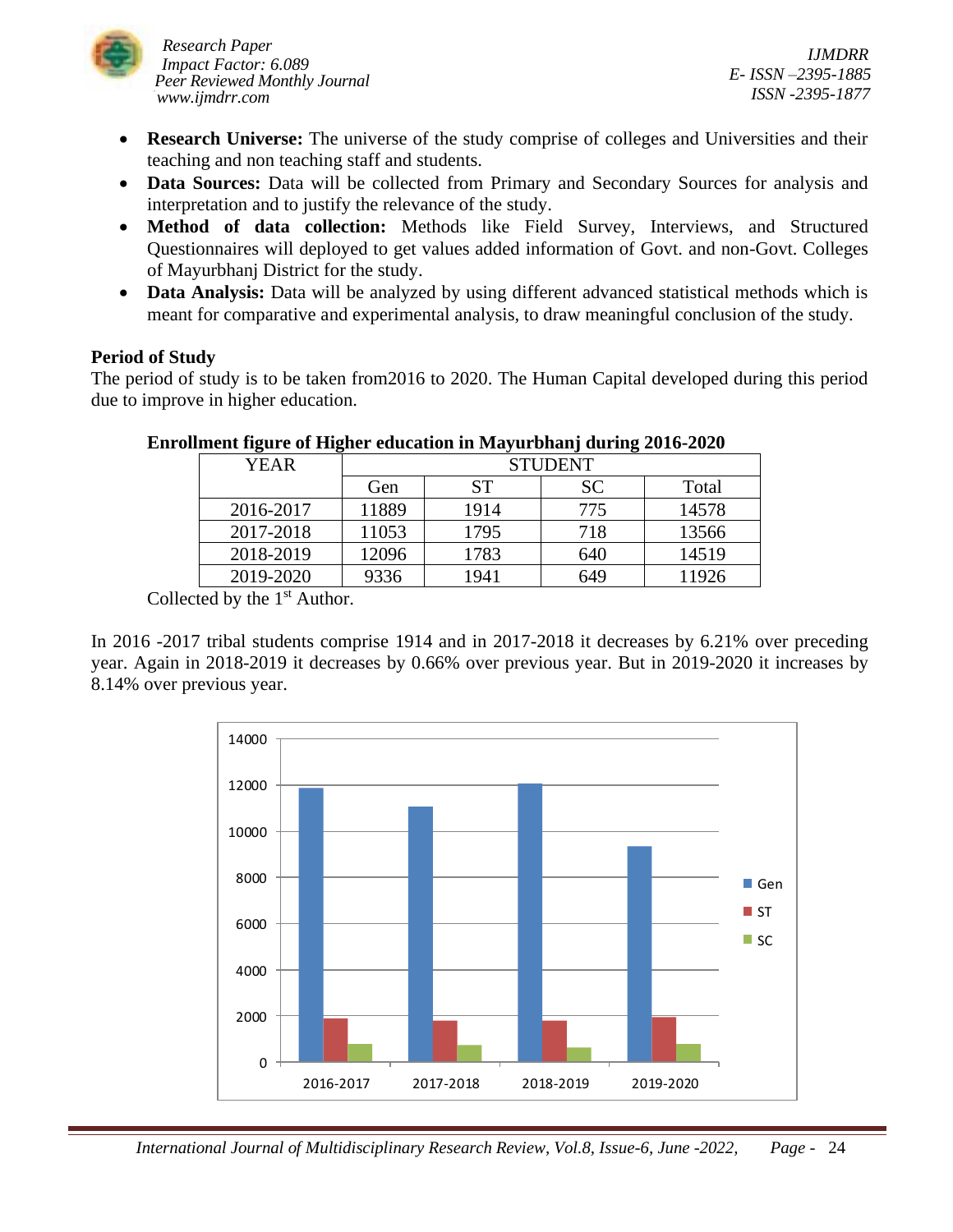

The Graph of the last few years exhibits the difference between general category numbers and ST category numbers. % of ST students to total students enrolled in Higher Education in the District of Mayurbhanj which was 13.13 in 2016 is enhanced to16.28 in 2020.

### **References**

- 1. Allen, T. D., Eby, L. T., Poteet, M. L., Lentz, E., & Lima, L. (2004). Career benefits associated with mentoring for protégés: a meta-analysis. *Journal of Applied Psychology*, 89(1),127–136.
- 2. Brockmann, E. N., & Anthony, W.P. (1998). The influence of tacit knowledge and collective mind on strategic planning. *Journal of Managerial Issues, 10*(2), 204-222.
- 3. Barreto, I. ( 2010). Dynamic capabilities: A review of past research and an agenda for the future. *Journal of Management*, *36*(1), 256-280.
- 4. Bukman, B. (2004). *Building a knowledge-driven organization*. New York, NY: CWL publishing enterprises INC.
- 5. Boot, A. W. A., Milbourn, T. T., &Thakor, A. V. ( 2000). *Boundaries of the firm: a theory of informational uncertainty and learning* (university of Chicago Working paper). Retrieved http://www1.fee.uva.nl/fm/PAPERS/Awaboot/wpapers/boundary.htm
- 6. Bencsik, A. A., &Sólyom, A. A. (2011). Strategies of Education and Training Practice of Small and Medium Sized Baum, J. A. C., & Ingram, P. (1998). Survival-enhancing learning in the Manhattan hotel industry, 1898–1980.*Management Science, 44* (7), 996–1016.
- 7. Chinowsky, P., & Carrillo, P. (2007). Knowledge Management to Learning Organization Connection. *Journal of Management in Engineering*, 23(3), 122-130. doi:10.1061/(ASCE)0742- 597X(2007)23:3(122)
- 8. Chattopadhyay, P., Glick, W. H., & Huber, G. P. (2001). Organizational actions in response to threats and opportunities. *Academy of Management Journal, 44*(5), 937-955.
- 9. Conner, K. R., & Prahalad, C. K. (1996). A resource-based theory of the firm: Knowledge versus opportunism.
- 10. Clack, K. B., & Fujimoto, T. (1992). *Product development performance*. Boston, MA: Harvard Business School.Darr, E., Argote, L., &Epple, D. (1995). The acquisition, transfer and depreciation of knowledge in service organizations: Productivity in franchises. *Management Science, 41*(11), 1750–1762.
- 11. Demsetz, H. (1988). The theory of the firm revisited. *The journal of Law Economics & Organization, 4*(1), 141–162.
- 12. Eisenhardt, K. M., & Martin, J. A. (2000). Dynamic capabilities: What are they? *Strategic Management Journal,* costs? *Academy of* Goldstein, I. L., & Gilliam, P. (1990). Training System issues in the year 2000. *American Psychologist, 45*(2), 134-143.
- 13. Gill, S. P. (2000). *The tacit dimension of dialogue for knowledge transfer*. Paper presented at Helsinki School of Economics and Business Administration 2000 conference proceedings on Knowledge and Innovation, Kram, K. E. (1985). *Mentoring at work: Developmental relationships in organizational life.*
- 14. Glenview, IL: Scott Foresman Kotlarsk, J., Fenema P. C., & Willcocks, L. P. (2008). Developing a knowledge-based perspective on coordination: Madhok, A. (1996). The organization of economic activity: Transaction costs, firm capabilities, and the nature of governance. *Organization Science, 7*(5), 577–590.
- 15. Mingal,A. & Tan. J.(1996) The full Socila Return to Education. *Human Capital Working Papers,*Washington World Bank DC.